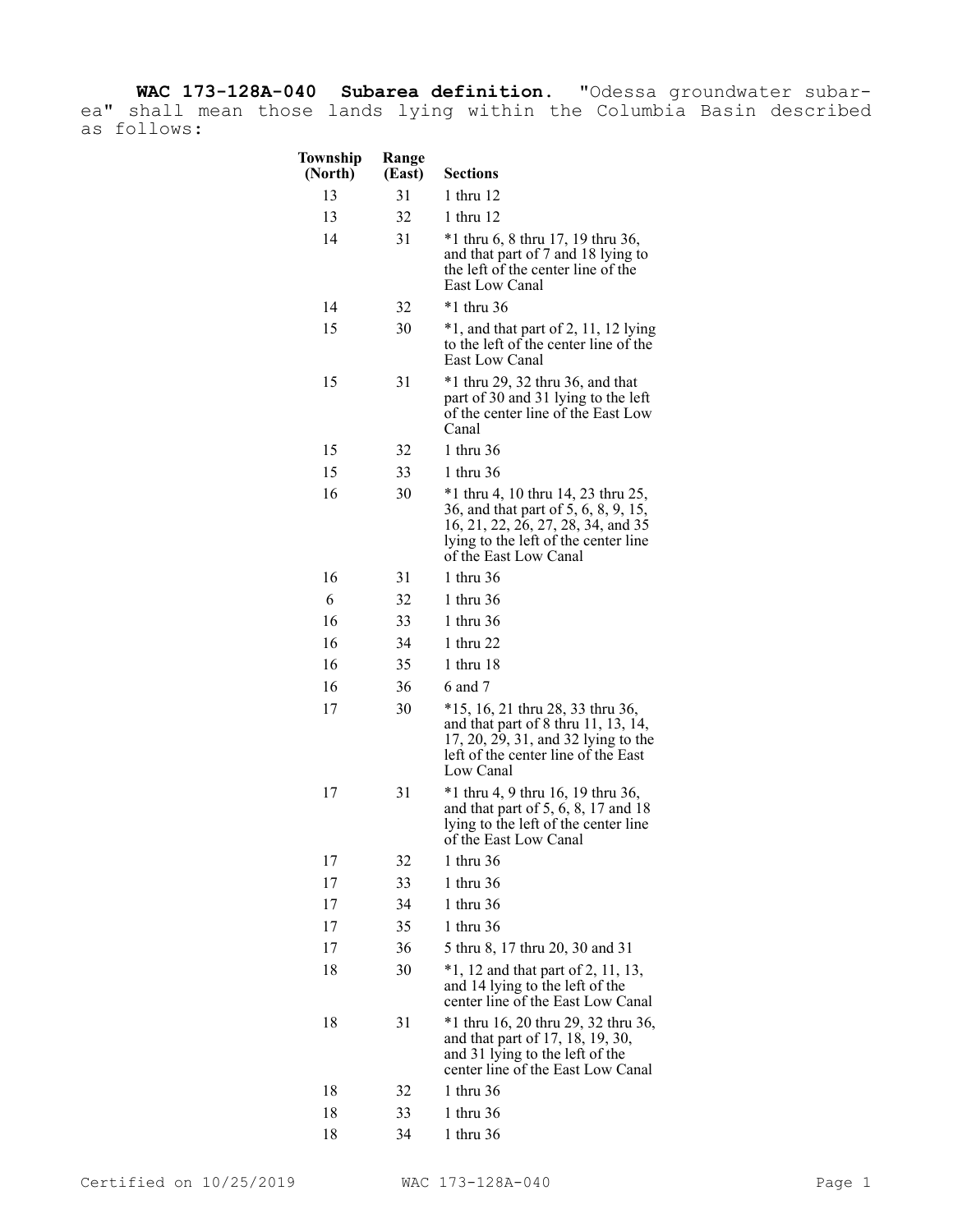| Township<br>(North) | Range<br>(East) | <b>Sections</b>                                                                                                                                                            |
|---------------------|-----------------|----------------------------------------------------------------------------------------------------------------------------------------------------------------------------|
| 18                  | 35              | 1 thru 36                                                                                                                                                                  |
| 18                  | 36              | 4 thru 9, 16 thru 21, and 28 thru<br>33                                                                                                                                    |
| 19                  | 29              | *1 thru 3, 10 thru 14, 24, 25, and<br>that part of 3, 4, 9, 10, 15, 16, 22,<br>23, 26, 27, 34, 35, and 36 lying to<br>the left of the center line of the<br>East Low Canal |
| 19                  | 30              | $*1$ thru 27, 29, 30, 36 and that<br>part of 28 and 31 thru 35 lying to<br>the left of the center line of the<br>East Low Canal                                            |
| 19                  | 31              | 1 thru 36                                                                                                                                                                  |
| 19                  | 32              | 1 thru 36                                                                                                                                                                  |
| 19                  | 33              | 1 thru 36                                                                                                                                                                  |
| 19                  | 34              | 1 thru 36                                                                                                                                                                  |
| 19                  | 35              | 1 thru 36                                                                                                                                                                  |
| 19                  | 36              | 3 thru 10, 15 thru 22 and 27 thru<br>33                                                                                                                                    |
| 20                  | 29              | *1 thru 5, 8 thru 15, 22 thru 27,<br>34 thru 36 and that part of 6, 7,<br>16, 17, 18, 21, 28 and 33 lying to<br>the left of the center line of the<br>East Low Canal       |
| 20                  | 30              | 1 thru 36                                                                                                                                                                  |
| 20                  | 31              | 1 thru 36                                                                                                                                                                  |
| 20                  | 32              | 1 thru 36                                                                                                                                                                  |
| 20                  | 33              | 1 thru 36                                                                                                                                                                  |
| 20                  | 34              | 1 thru 36                                                                                                                                                                  |
| 20                  | 35              | 1 thru 36                                                                                                                                                                  |
| 20                  | 36              | 4 thru 9, 16 thru 21, and 28 thru<br>33                                                                                                                                    |
| 21                  | 28              | $*1, 2$ , and that part of 3, 4, 10, 11<br>and 12 lying to the left of the<br>center line of the East Low Canal                                                            |
| 21                  | 29              | *1 thru 6, 9 thru 16, 20 thru 29,<br>32 thru 36 and that part of 7, 8,<br>17, 18, 19, 30 and 31 lying to the<br>left of the center line of the East<br>Low Canal           |
| 21                  | 30              | 1 thru 36                                                                                                                                                                  |
| 21                  | 31              | 1 thru 36                                                                                                                                                                  |
| 21                  | 32              | 1 thru 36                                                                                                                                                                  |
| 21                  | 33              | 1 thru 36                                                                                                                                                                  |
| 21                  | 34              | 1 thru 36                                                                                                                                                                  |
| 21                  | 35              | 1 thru 36                                                                                                                                                                  |
| 21                  | 36              | 5 thru 8, 16 thru 21, and 28 thru<br>33                                                                                                                                    |
| 22                  | 28              | *12 thru 17, 20 thru 28, 34 thru<br>36 and that part of 18, 19, 29, 30,<br>32 and 33 lying to the left of the<br>center line of the East Low Canal                         |
| 22                  | 29              | 1 thru 36                                                                                                                                                                  |
| 22                  | 30              | 1 thru 36                                                                                                                                                                  |